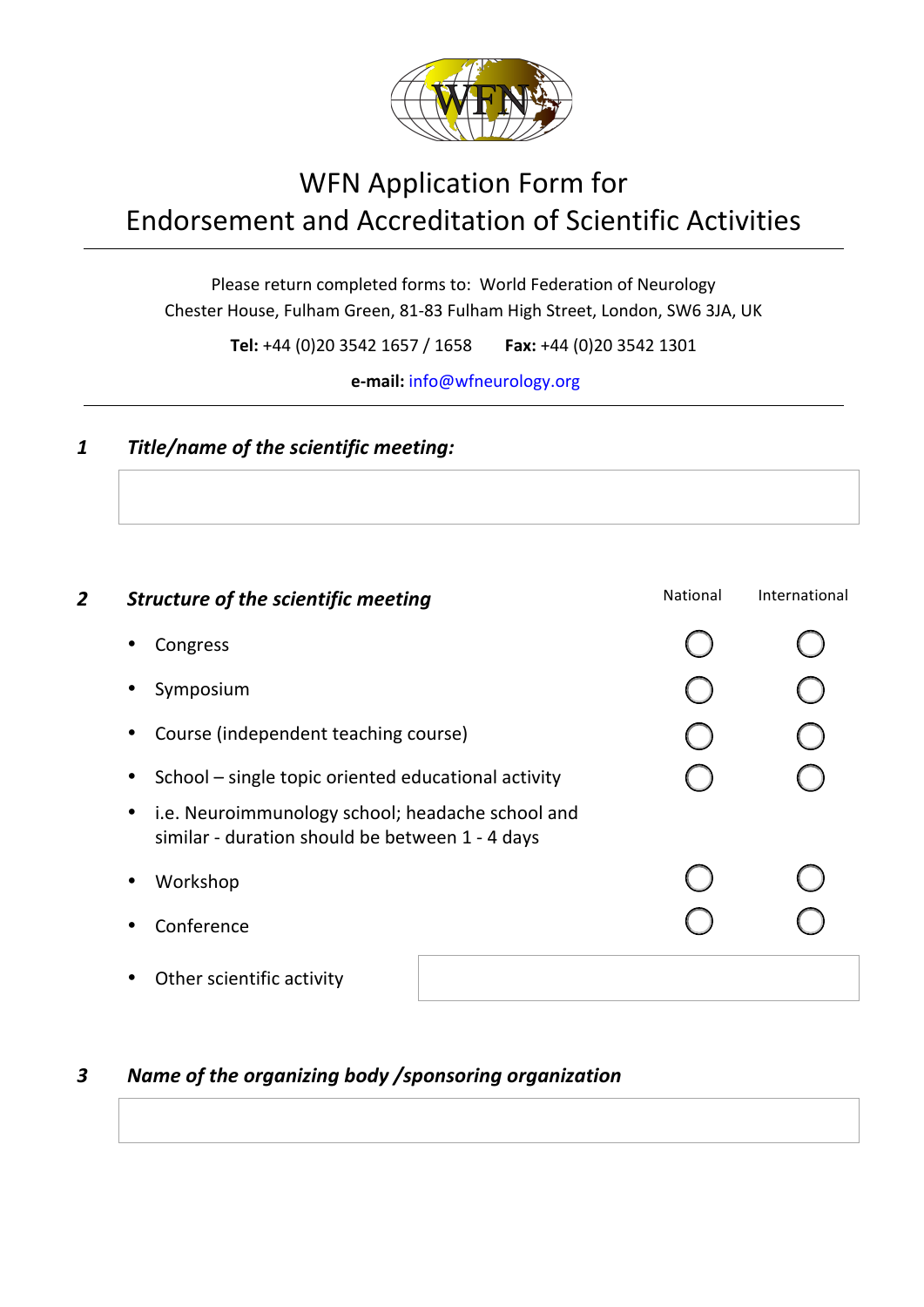| За | <b>Type of organisation</b>                                                                                    | National | International |
|----|----------------------------------------------------------------------------------------------------------------|----------|---------------|
|    | Neurological society                                                                                           |          |               |
|    | Neurological subspecialty society (i.e. Stroke Society;<br>Movement Disorders Society; MS Society, and others) |          |               |
|    | Non-profit (scientific) foundation                                                                             |          |               |
|    | University / medical school                                                                                    |          |               |
|    | Governmental organization - health authorities                                                                 |          |               |
|    | Non-pharmaceutical and non-medically related industry                                                          |          |               |
|    | Profit based (scientific or other) foundation<br>$\bullet$                                                     |          |               |
|    | Other organisation                                                                                             |          |               |

*3b Contact person*

Please provide the name of the contact person for correspondence with WFN.

This person should be a neurologist / neuroscientist - who is either the chair or general / organizing secretary of the meeting. All other issues may be through administrating secretariat.

**Name**

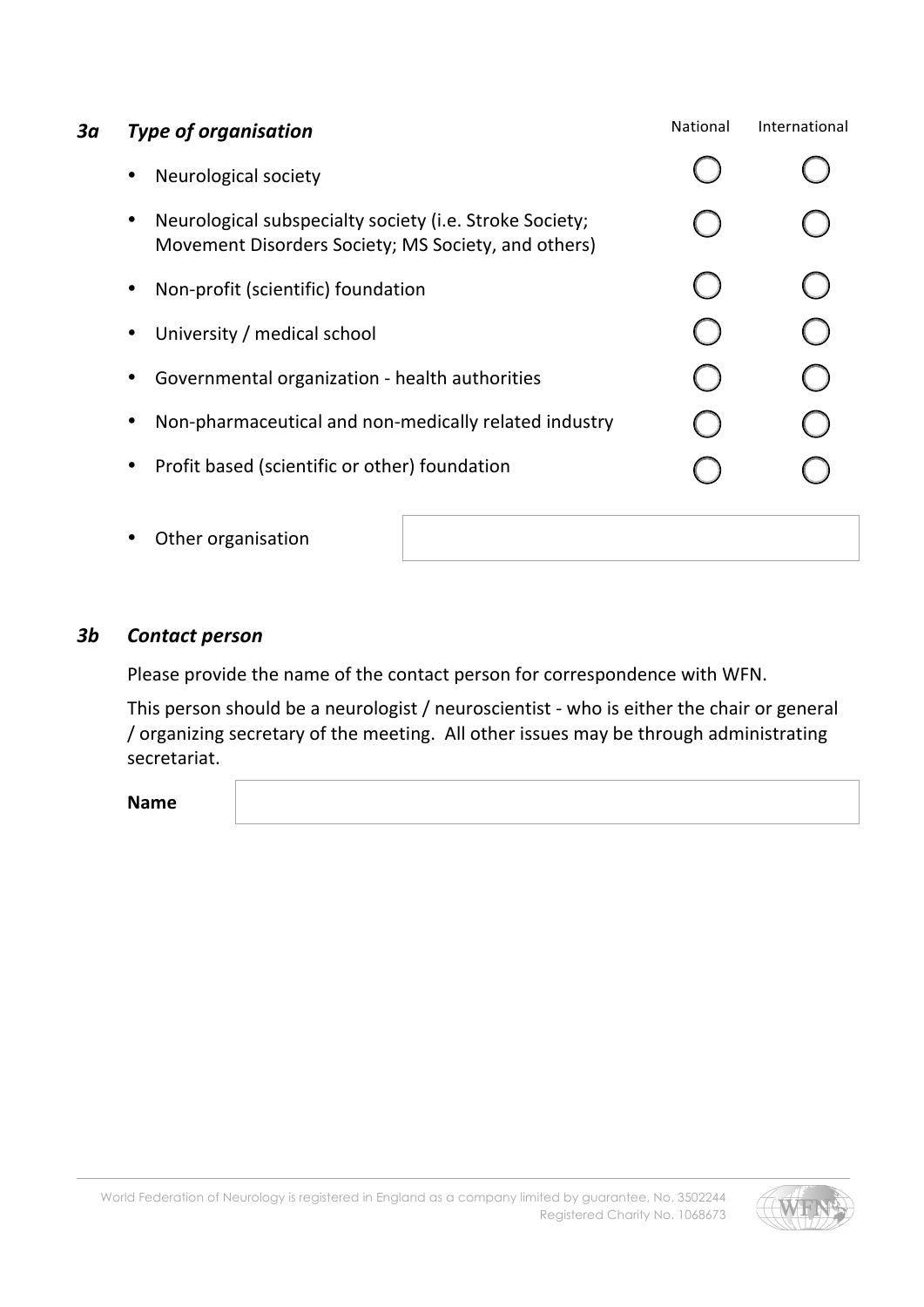#### *4 Venue of the meeting*

|   | Congress hall / Convention center                                                           |  |
|---|---------------------------------------------------------------------------------------------|--|
|   | University / medical school                                                                 |  |
|   | Independent - non-industry owned meeting halls                                              |  |
|   | Industry owned meeting halls                                                                |  |
|   | Conference hall within a (congress-oriented) hotel                                          |  |
| ٠ | Conference hall within a summer/winter holiday-resort /applies only on<br>appropriate dates |  |

**Other** 

### *5 Date and site of the meeting*

Information should be provided and should be in accordance with "Basic Requirements To Organize A Scientific Meeting In Accordance With WFN Endorsement"

(See Addendum / Item 2: Date and site of the meeting (site and dates should be in accordance with current ethical rules where and when to organize a meeting).

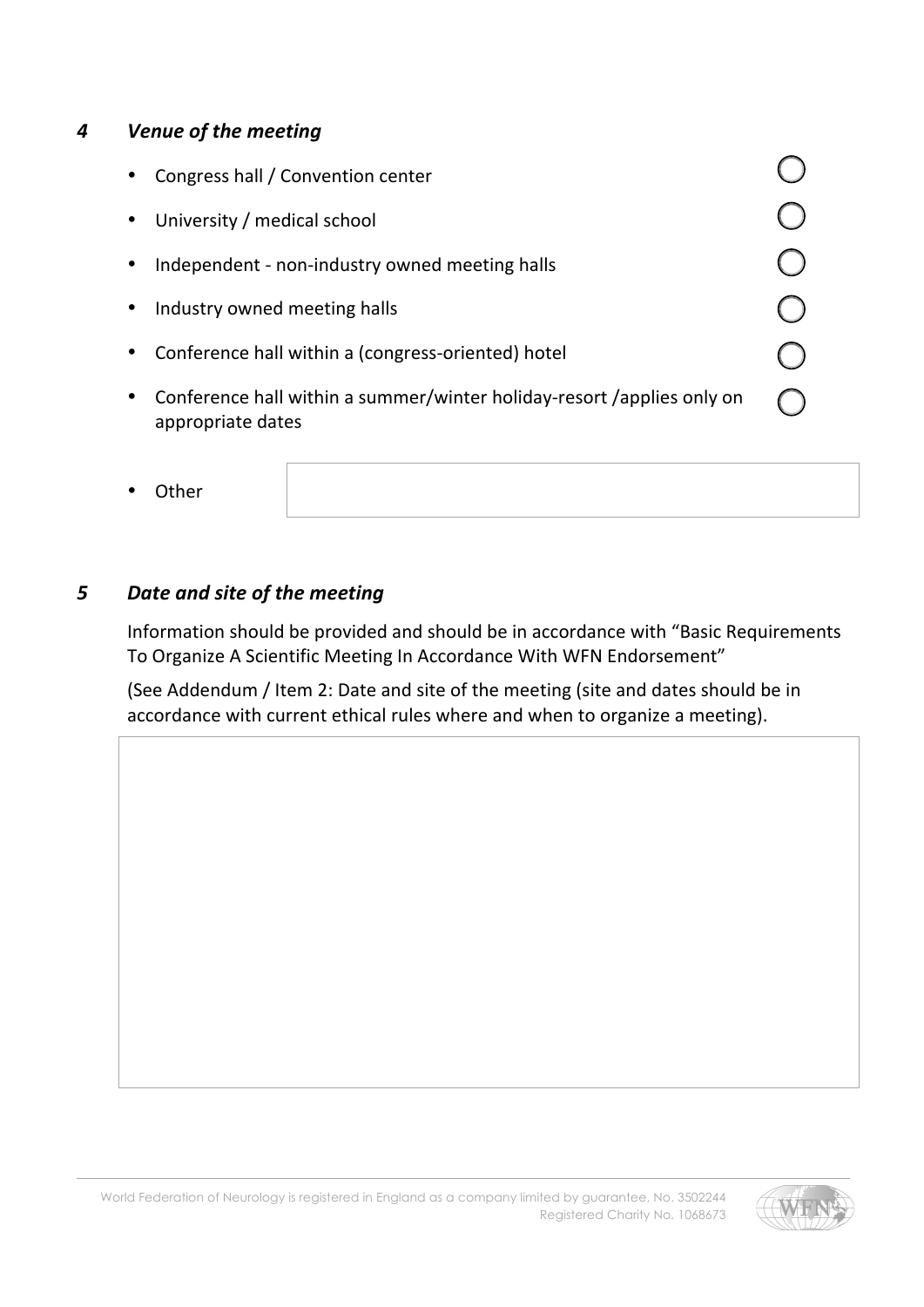#### *6 Expected attendance*

An estimate of the national and international attendance should be provided, that would also provide an estimated attendance of neurologists, neuroscientists, other associated physicians and neurologists in training.

#### **6b** Targeted audience (optional)

| Neurologists in training               |  |
|----------------------------------------|--|
| Clinical neurologists                  |  |
| Academic neurologists                  |  |
| Neuroscientists                        |  |
| Other scientists & Research associates |  |
| Other physicians                       |  |

| Other<br>$\bullet$ |  |  |  |
|--------------------|--|--|--|
|--------------------|--|--|--|

#### *7 Language*

For "international" meetings the language of the conference should be preferably English; for regional or national meetings if the organizing body has resources, the meeting may be partly bi-lingual.

The primary language will be according to the parent country or region's native/local language (such as Spanish, French, Japanese, Russian, Turkish, Arabic or any other).

Simultaneous English translation if site and circumstances allow may be provided for part of the meeting.

If English is not the official language of the scientific activity, will there be simultaneous English translation?



If yes, what percent of the presentations will be provided in English?



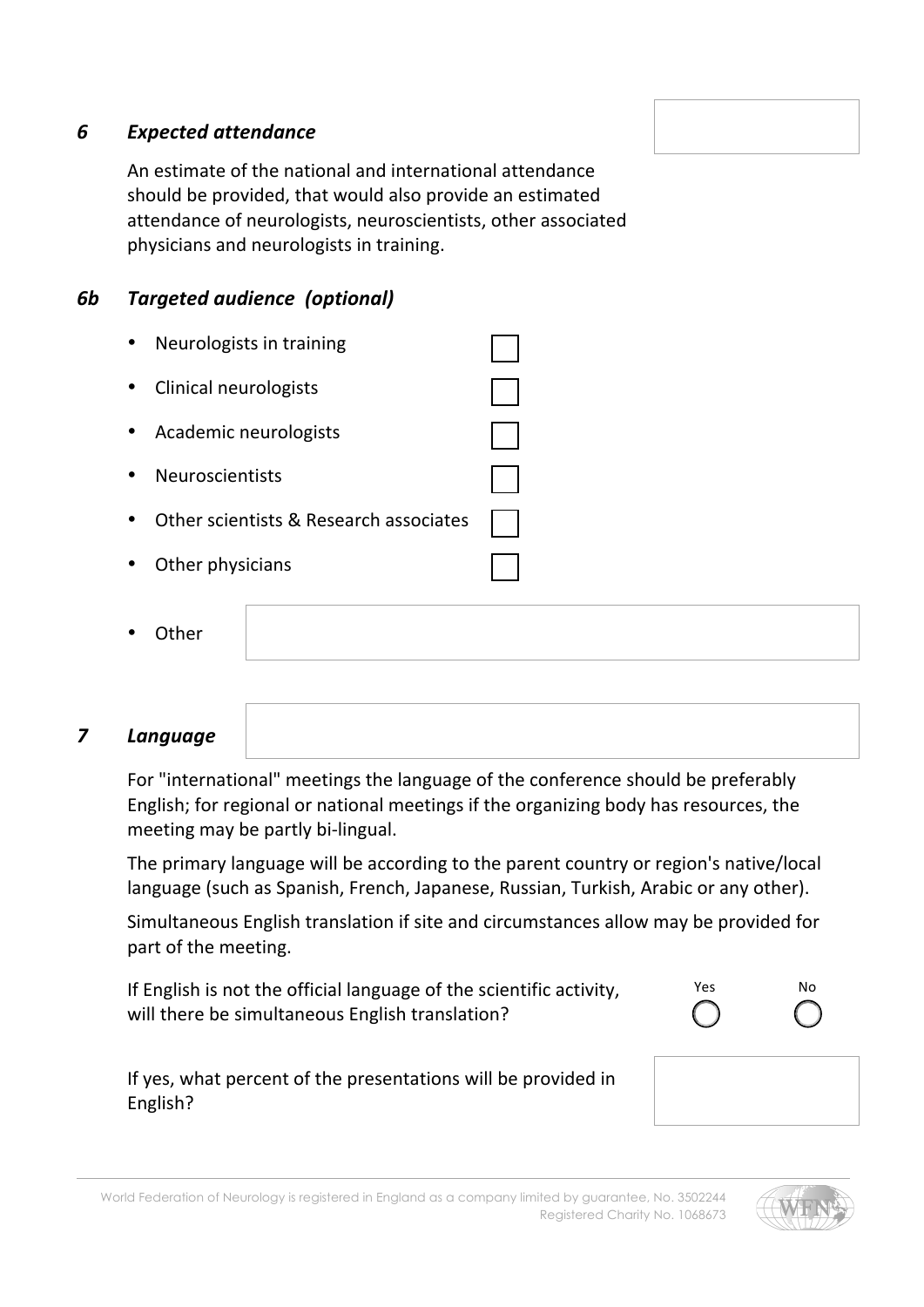#### *8 Primary goal /structure of the meeting*

#### **8a** The format - most consistent with:

| congress with significant number of teaching courses<br>$\geq$ 25 % of total time)           |  |
|----------------------------------------------------------------------------------------------|--|
| congress based on presentations / no specific teaching courses<br>$\leq$ 25 % of total time) |  |
| primary - Teaching/Educational meeting                                                       |  |
| Symposium/workshop - primary educational                                                     |  |
| Symposium/workshop - based on presentations on current information                           |  |
| Uther                                                                                        |  |

#### *8b Accreditation*

This may be provided as printed copy  $/$  announcement of the scientific activity / or as a separate document)

- the length of the meeting (total of days and hours)
- the scientific programme conferences, workshops, courses, sessions and other activities
- the educational (teaching) content of the scientific programme conferences, workshops and courses (and their distribution - % of the programme)
- the presentations of new material plenary sessions, workshops, platform and poster presentations (and their distribution - % of the programme)
- the satellite symposia, their structure, speakers (their affiliation), the sponsoring bodies - such as medical or other scientific non-commercial associations, pharmaceutical industry or other commercial companies (their distribution, length and timing during the meeting)
- Credits obtained by medical society/societies (if available)

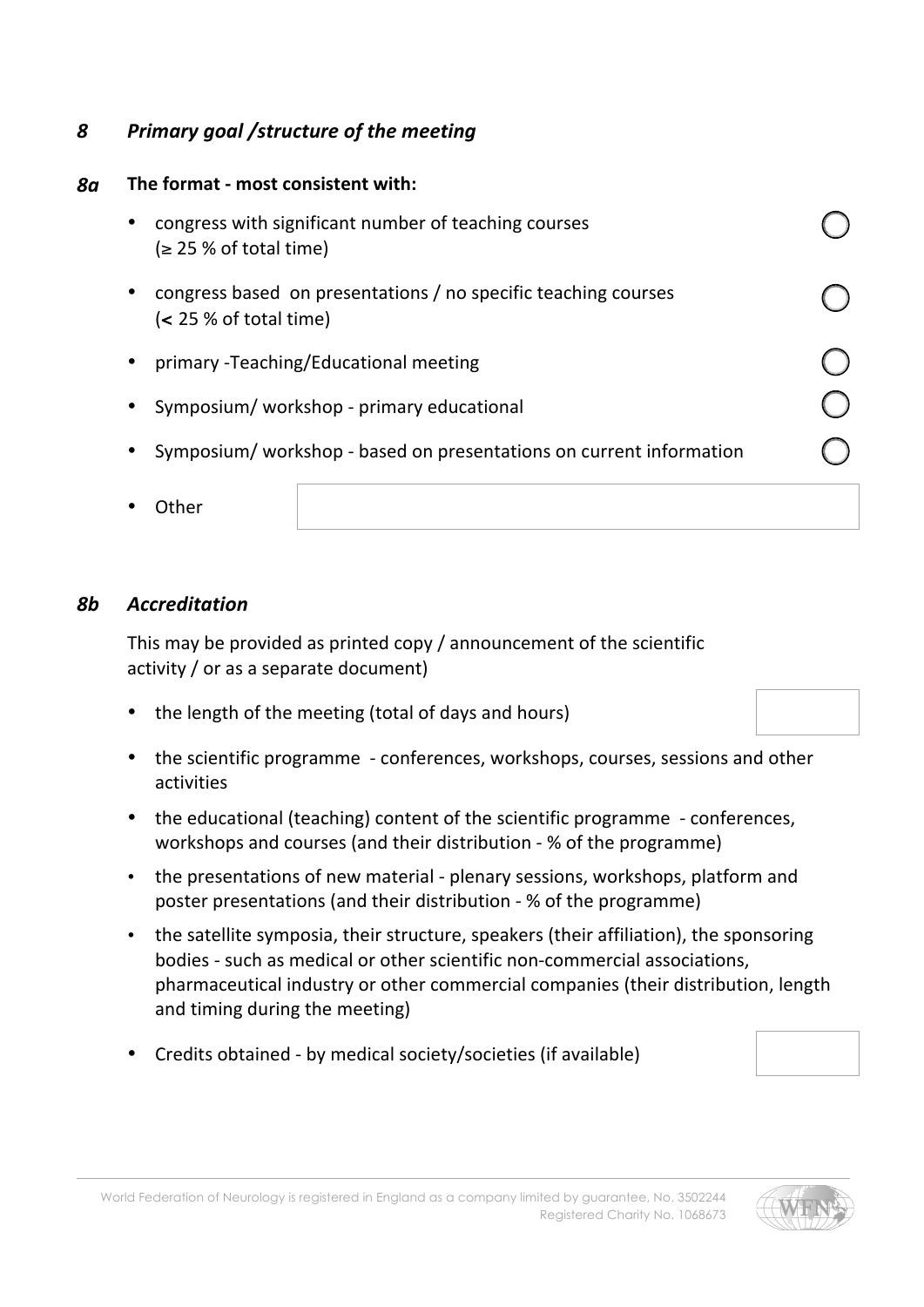#### **9 Financing**

Information must be provided regarding the registration fees and percentage of Pharma-industry funding. Pharma industrial participation must be along the lines of the 'WFN Guidelines for relations with industry"

| Totally free of industry or other profit oriented organization |                                               |
|----------------------------------------------------------------|-----------------------------------------------|
| Industry contribution is limited ( $\leq$ 25% of the budget)   |                                               |
| Industry contribution considerable (> 25% of the budget)       | $\left( \begin{array}{c} \end{array} \right)$ |
| .าther                                                         |                                               |

#### *10* **Previous application**

Have you ever applied to another body of the WFN for any other reason regarding this meeting? If so, please expand.

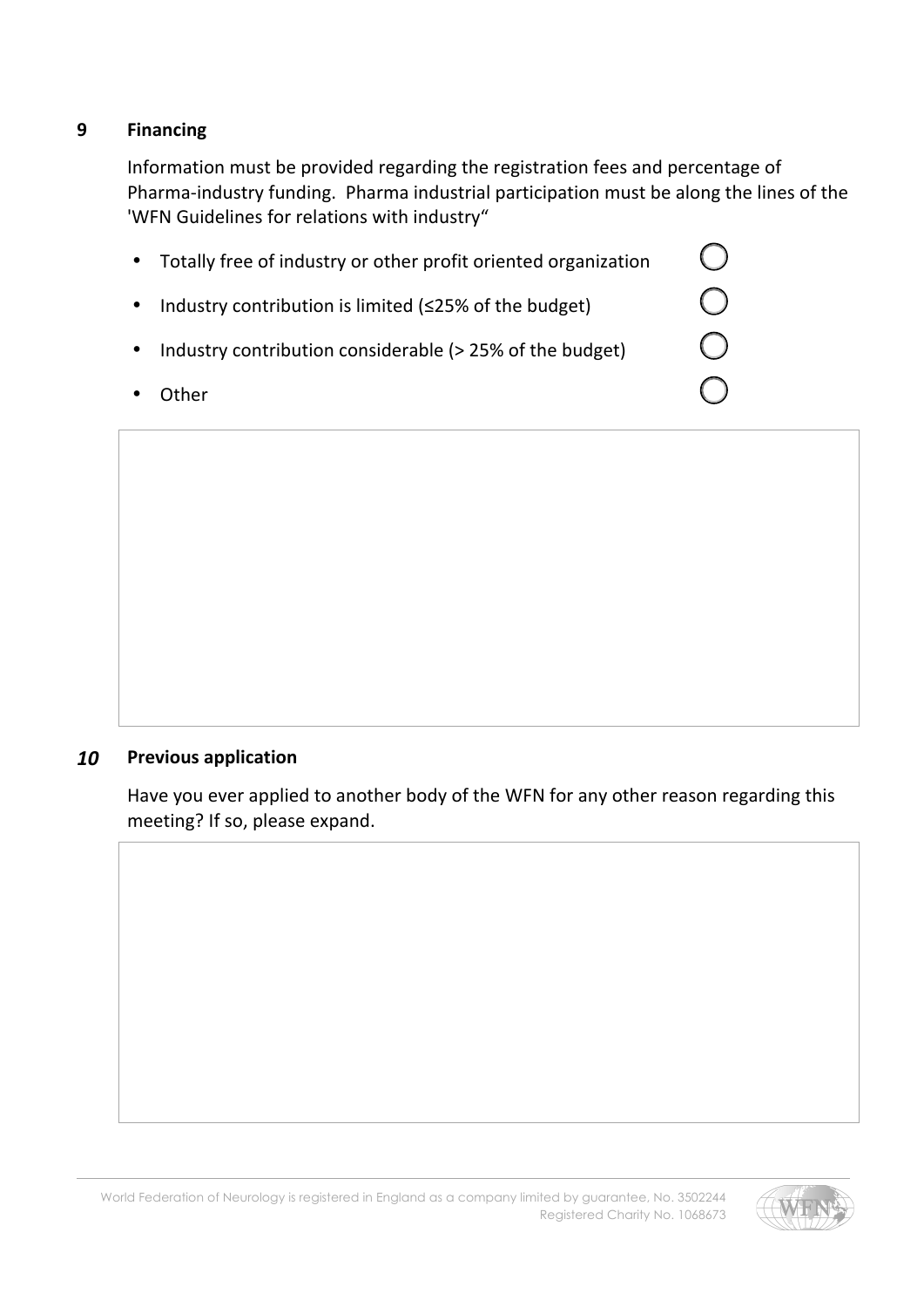#### *11 Registration fees*

Information should be provided and should be in accordance with "Basic Requirements To Organize A Scientific Meeting In Accordance With WFN Endorsement" (See Addendum / Item 1 - "Registration fees")

#### *12 Web site (provide link):*

| $\bullet$ | Available and informative/detailed |  |
|-----------|------------------------------------|--|
| $\bullet$ | Available with limited information |  |
|           | • Very brief                       |  |
|           | None                               |  |

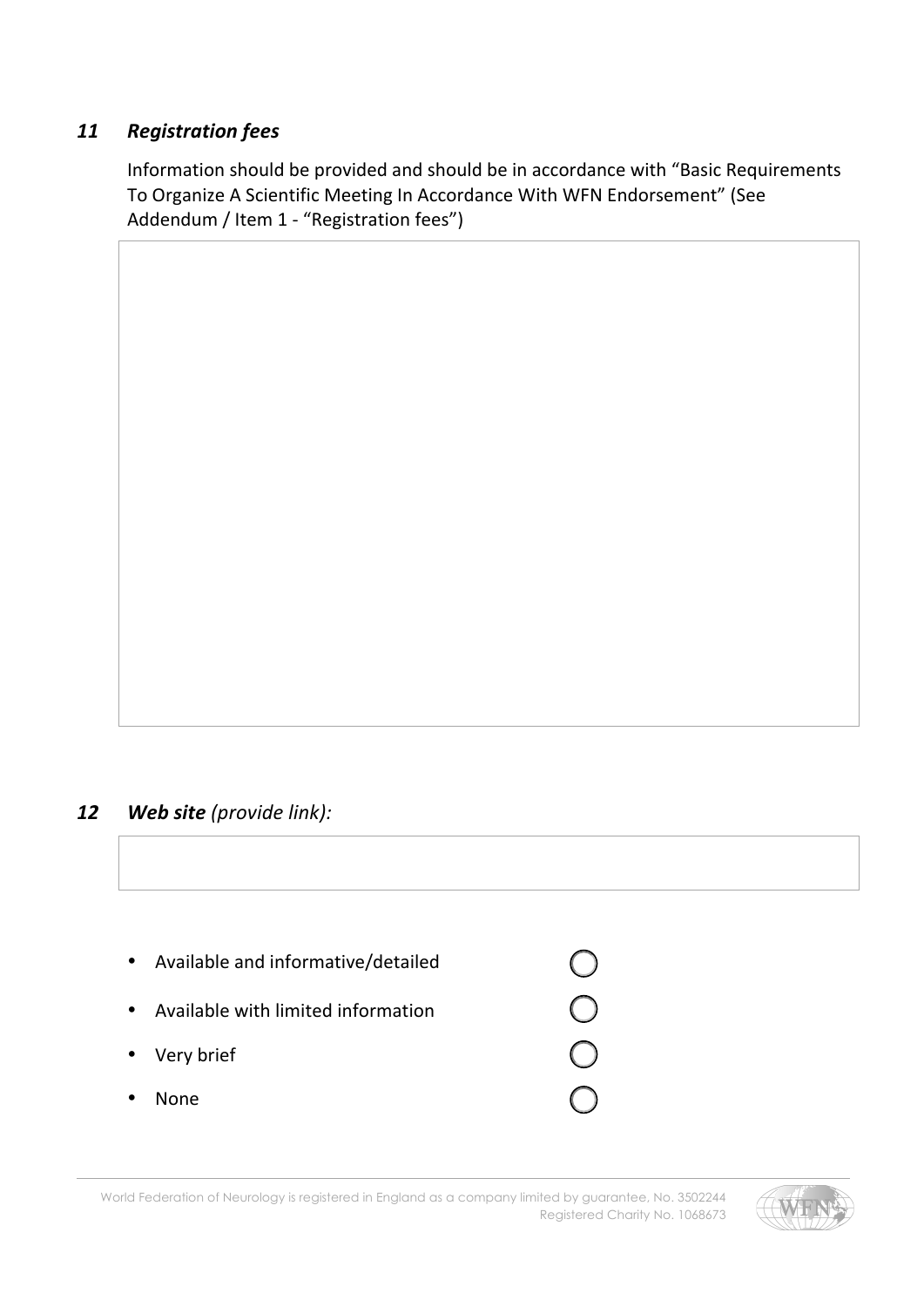#### *13 Publications - expected scientific publications*

| Abstract book                                  |  |
|------------------------------------------------|--|
| Proceedings book by an international publisher |  |
| Abstracts in local journal                     |  |
| Abstracts in international journal             |  |
| None                                           |  |

**Other** 



#### *14 WFN Application:*

The evaluation form with check boxes and their corresponding explanations may be submitted 4 - 6 months prior to the meeting dates to the WFN Task Force (applications arriving less than 3 months before of the meeting will not be accepted). Reply will be given within a maximum of 4 weeks. When necessary, further information may be required.

For international meetings the application should be submitted six months prior to the meeting. For regional meetings this period is four months.

All changes with the scientific programme or other aspects of the meeting should be reported to the WFN Task Force within two weeks after these changes are made.

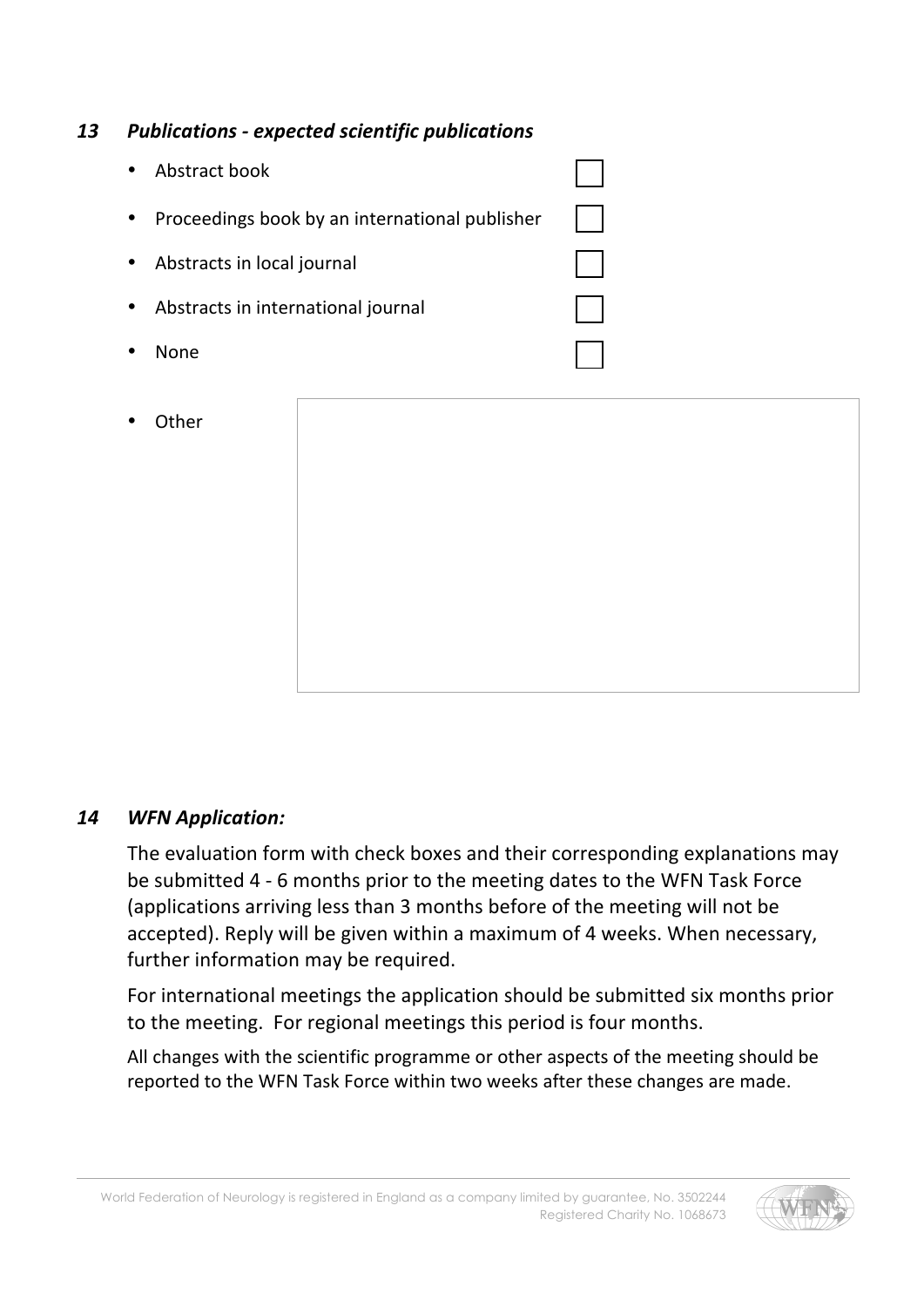#### *15 WFN Evaluation/site-inspection*

- The local/national WFN representative or someone who will be assigned by the representative and confirmed by the WFN Task Force and CME committee should be invited to the meeting for evaluation.
- For the international meetings a WFN representative to be assigned by the WFN Task Force and CME committee - preferably from the country where the meeting will be held, should be invited to the meeting for evaluation.
- The evaluating WFN representative will be asked to prepare and provide a report on the meeting to the be presented/forwarded to The WFN Task Force and CME committee - evaluating whether the application information provided was correct and complied with. This report will be essential, when any similar application is made by the same organization / annual or further similar meetings.

#### *16 WFN Publication*

The approved applications and their follow-up evaluation reports may be published in the WFN Newsletter.

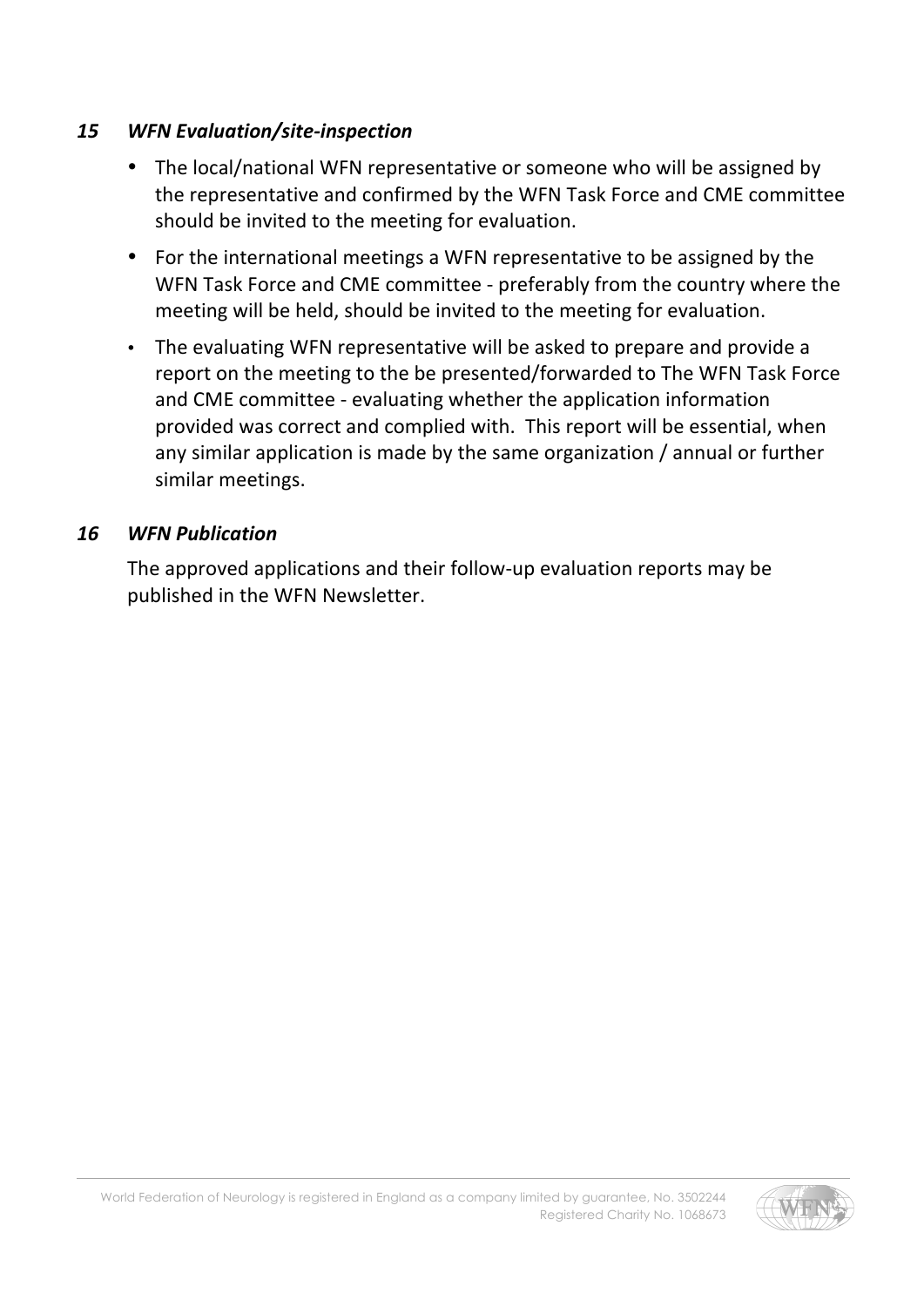# Current "WFN GUIDELINES FOR RELATIONS WITH INDUSTRY"

The WFN accepts industry support of its continuing medical education [CME] programmes at its biennial congress, at its regional meetings, and for special projects. The guiding principle for these activities is the avoidance of all real or perceived commercial bias. The following guidelines are derived from that principle:

- 1. Commercial funding of the CME must be disclosed in all promotional and informational material.
- 2. The WFN will take advice from commercial sponsors of CME about the faculty, participants, or content of the educational programmes. 'Pre-packaged' programmes developed by the commercial sponsor will not be accepted by the WFN.
- 3. Any financial relationships between faculty or organizers and the commercial interest must be disclosed to participants in the CME activity.
- 4. The educational programme cannot promote a single proprietary product, nor include distribution of advertising or promotional material. Programmes must be balanced, presenting a broad range of scientifically supportable viewpoints related to the chosen topic.
- 5. The WFN accepts commercial funding which is an unrestricted grant. Funds for CME activities should be received and administered by the appropriate WFN body.
- 6. Financial support for invited speakers should be administered by the WFN body, and such speakers, e.g. from developing countries, should be selected by the WFN.

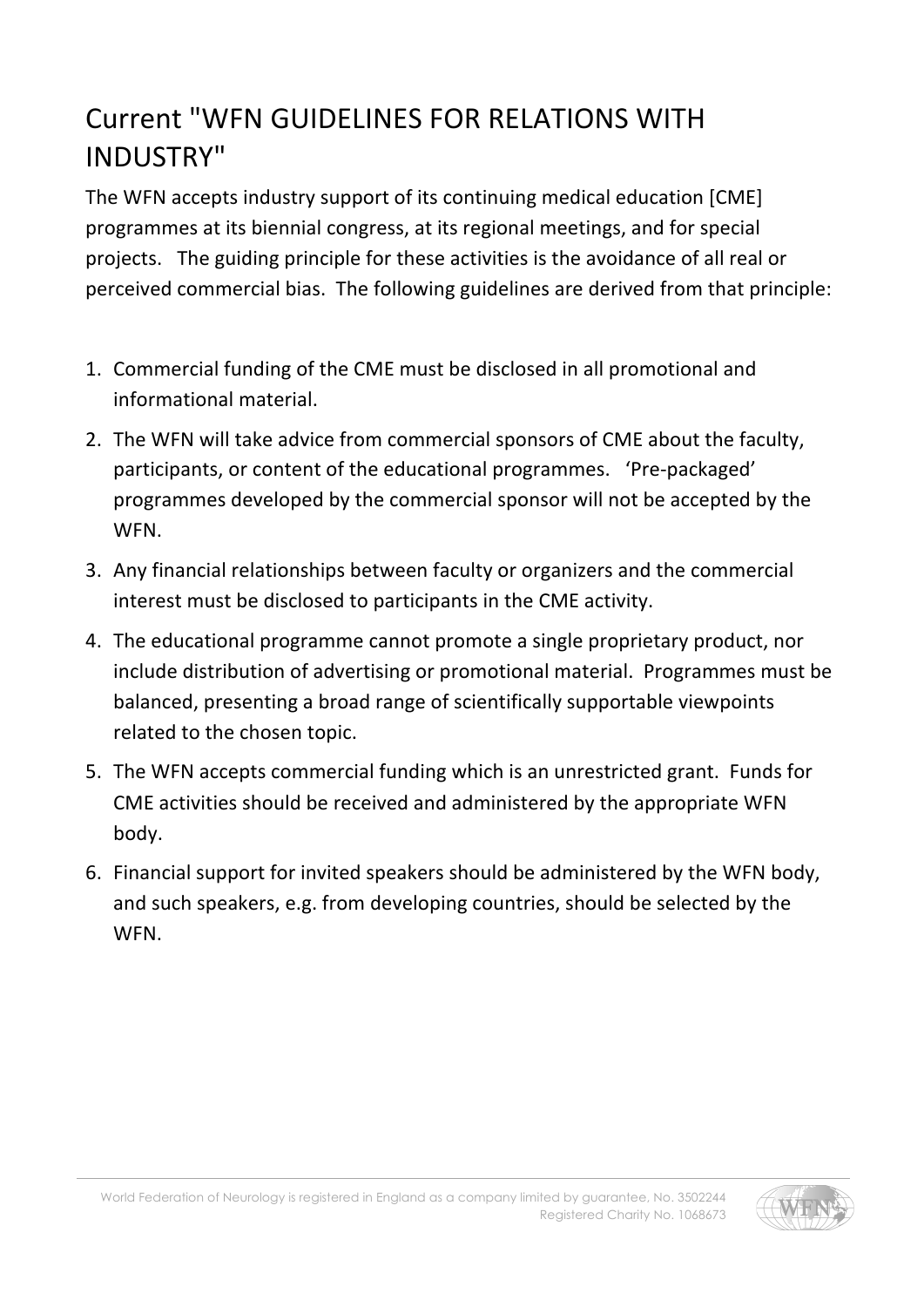# Addendum BASIC REQUIREMENTS TO ORGANIZE A SCIENTIFIC MEETING IN ACCORDANCE WITH WFN ENDORSEMENT

# *1. Registration fees*

# **(A1)**

For national /regional meetings needs to be consistent with the general income of the physicians of the host country being able to afford to attend the meeting (registration fee - no more than 10 - 15 % of the average national monthly salary of local neurologists).

# **(B1)**

Registration fees should not exceed the average of similar scientific medical meetings in that country (The registration forms/announcements of 3 non-neurological but similar scientific-medical congresses should be provided for comparison.)

# **(A2)**

Registration fees for international meetings should not exceed the average fee of similar scientific medical meetings for international meetings. (The registration forms / announcements of 3 international neurological congresses/meetings should be provided for comparison)

# **(B2)**

For international meetings - special low fees for participants (without sponsors) from low income countries may be provided - with information being available in the announcement.

# **(C)**

Reasonable accommodation facilities may be provided for attendees, especially those who have no institutional support or other sponsors. No-name sponsorships may be provided either by organizing society or other body for 5 - 10 % of the expected attendance - if the national society has financial limitations then this sponsorship may be obtained from industry or other sources - in this case information about the sponsor/s will be need to be provided on the application.